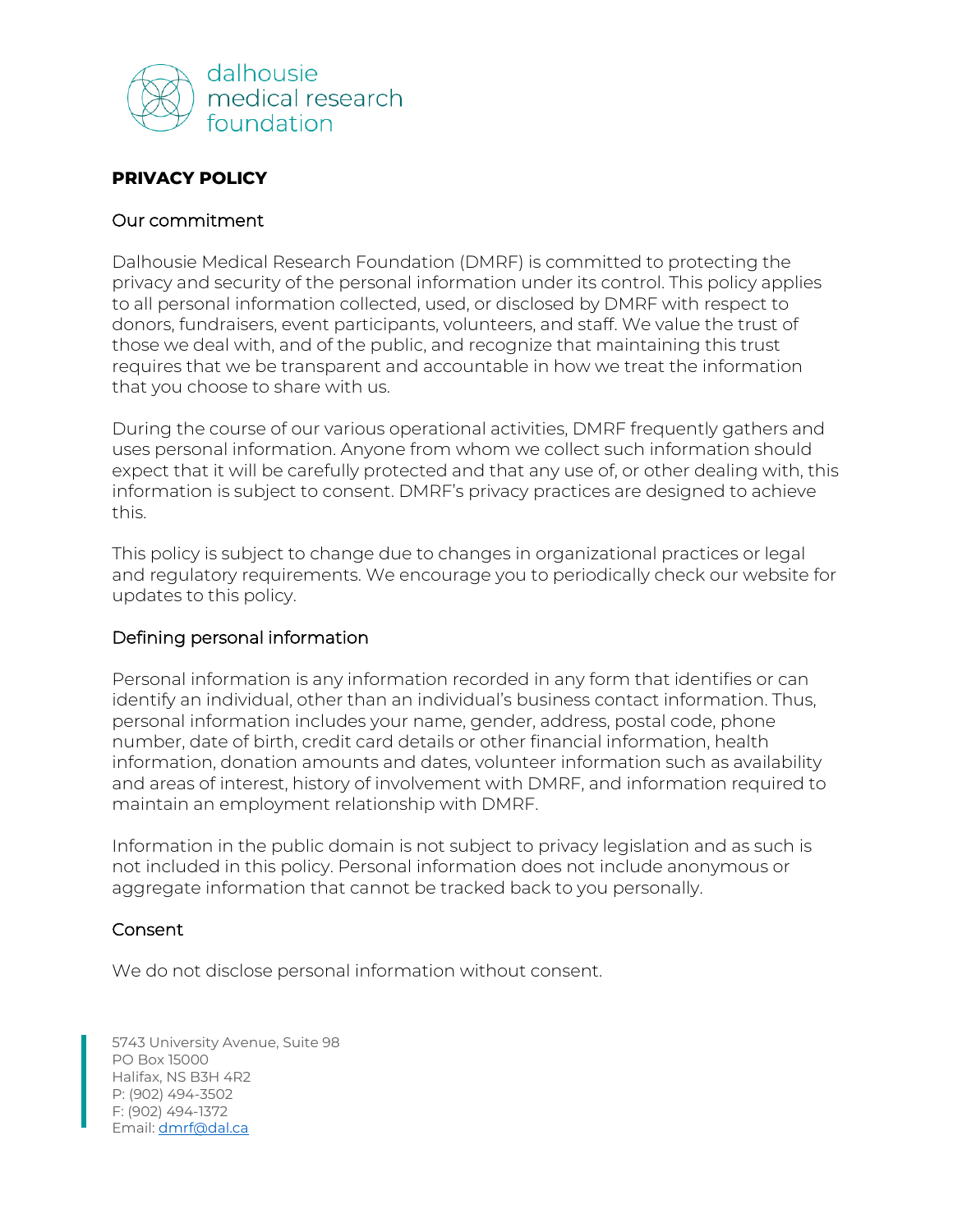

An individual's consent is required regarding the collection and proposed use of personal information when information is collected. Consent can be either express or implied and can be provided directly by the individual or by an authorized representative. Consent can be obtained in person, by phone, by mail, or via the Internet. Implied consent is consent that can reasonably be inferred from an individual's action or inaction. An individual's consent is required before confidential information is released to outside parties.

Consent may be time-limited and may be revoked by the individual who gave it, subject to legal restrictions, limited exceptions and reasonable notice. Withdrawal of consent will not exclude an individual from service delivery, unless the information requested is required to fulfill an explicitly specified and legitimate purpose.

## Limited collection

The collection of personal information is limited to that which is relevant and necessary to our programs and fundraising efforts. DMRF will not make unwarranted or intrusive inquiries into a donor or prospect's gift history or personal life.

DMRF may collect personal information directly from an individual in the course of its operations through various means including, but not limited to:

- registration and application forms;
- donor and fundraising forms;
- online applications and surveys; and
- telephone conversations, email, and instant messaging.

DMRF may also collect personal information from other sources (including personal references and family members), with the consent of the individual or where permitted or required by law (for example, when the information is about a minor) or is publicly available.

#### Limited use disclosure and retention

Personal information will not be used or disclosed for purposes other than those for which it was collected, except with the consent of the individual or if otherwise required by law.

Personal information is only retained as long as necessary for the fulfillment of the purposes identified in this policy and as required by law.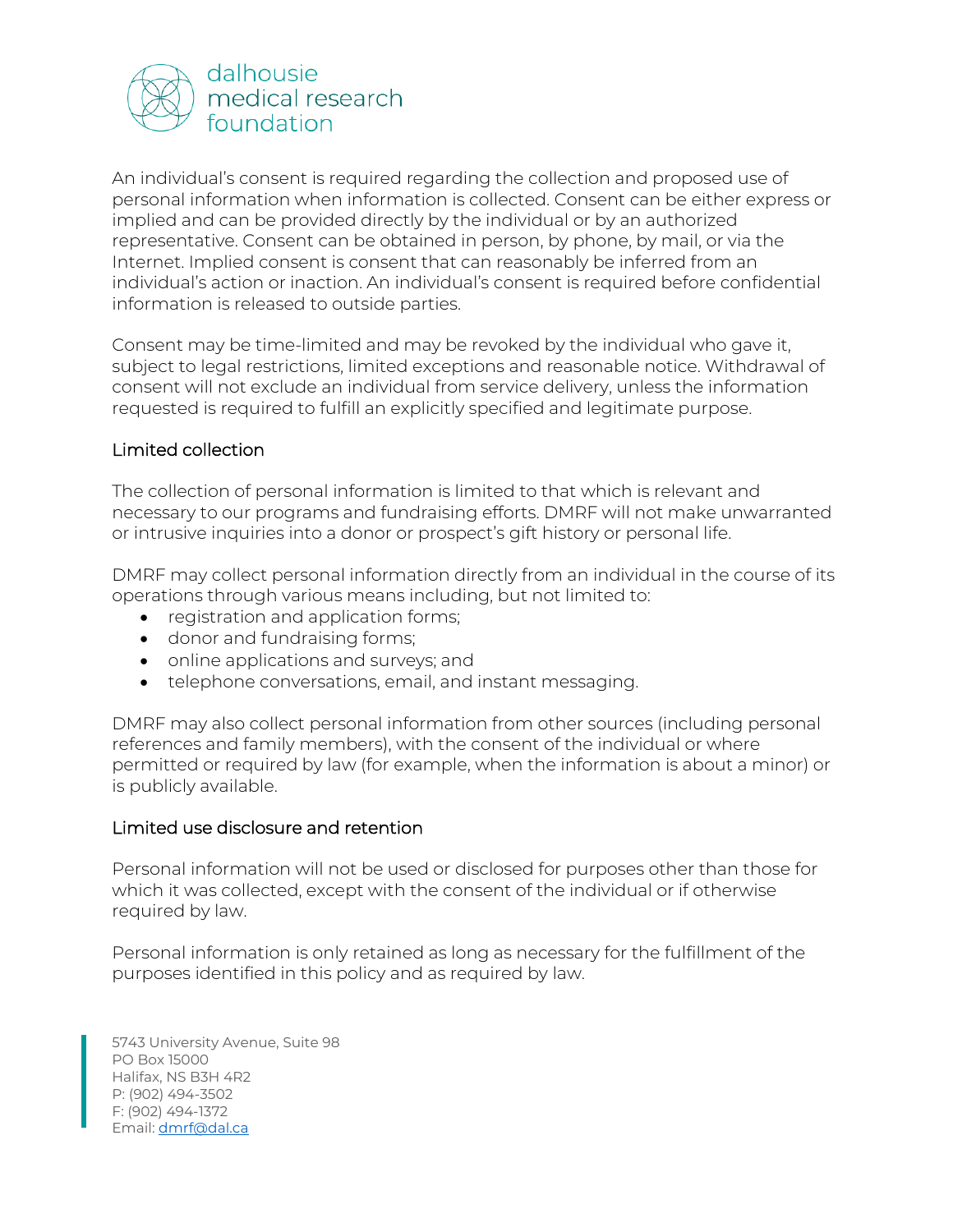

The retention period may extend beyond your relationship with us. When your personal information is no longer required for DMRF's purposes, the information is either physically destroyed or deleted.

## **Accuracy**

DMRF makes reasonable efforts to keep personal information as complete, accurate, and up-to-date as is necessary to fulfill the purposes for which the information is to be used.

We rely on our donors, fundraisers, event participants, volunteers and employees to provide us with accurate information and to notify us if their information needs to be updated.

## **Safeguards**

DMRF takes reasonable measures to ensure that personal information is kept safe from loss or theft, unauthorized access, use, copying, disclosure or modification. Safeguards include physical, organizational and technical measures. DMRF personnel will only be authorized to access personal information based on a "need to know" basis.

Special protection will be given to all records pertaining to anonymous donors. The confidentiality of donor ,volunteer, and employee records will continue after the relationship with the individual has ended.

# **Openness**

DMRF always makes information available about our privacy practices upon request. DMRF also takes steps to ensure that all staff/volunteers can answer inquiries about our information handling practices and appropriately refer unanswered questions or privacy complaints to the appropriate individual within the organization.

#### Individual access

An individual should direct a request for access to their personal information to DMRF in writing (contact information is set out at the end of this policy). The written request must provide sufficient detail so that DMRF can properly and efficiently respond to the request.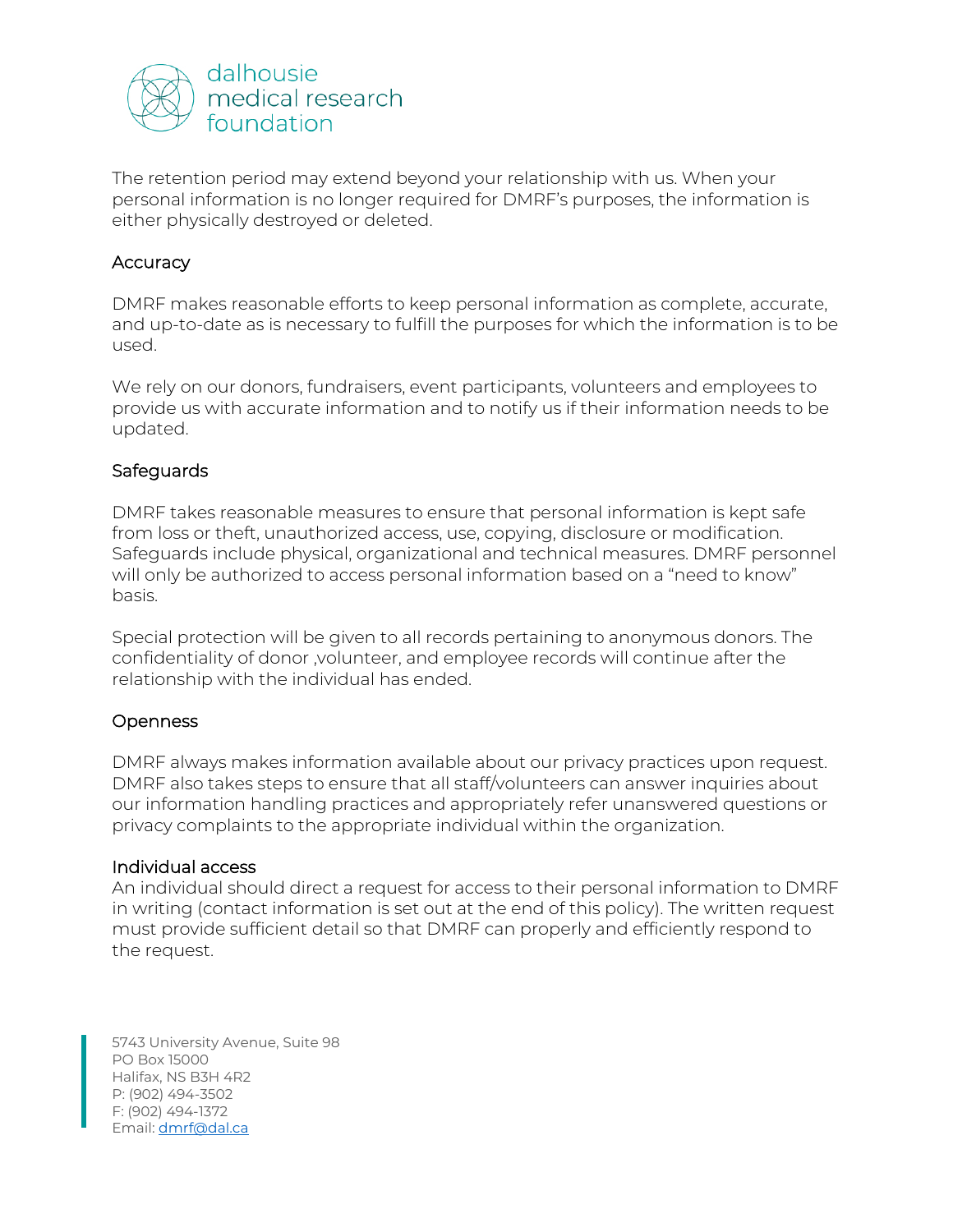

In order to safeguard personal information, an individual may be required to provide sufficient identification information in order for DMRF to authenticate the individual and to authorize access to the individual's file.

DMRF will respond to access requests in a timely manner, and in accordance with the timeframe prescribed by any relevant legislation.

An individual may challenge the accuracy and completeness of the information obtained, if appropriate. DMRF will promptly correct or complete any personal information found to be inaccurate or incomplete. Any unresolved differences as to accuracy or completeness will be noted in the individual's file.

Individuals will be provided with any help needed to access their personal information, including clarifying exactly what they are looking for. Requested information will be provided in a timely manner, and in a form that is generally understandable. Depending on the amount of information requested, there may be a nominal fee charged to cover any costs associated with responding to the request.

# WEBSITE PRACTICES

# Usage tracking

Our websites may automatically record some general information about your visit in order for DMRF to engage in web statistical analysis using Google Analytics. We want to make sure our sites are useful to visitors and make the most efficient use of donor dollars in our service delivery and marketing efforts through targeted advertising. This information may include the:

- internet domain for your internet service provider, such as "company.com" or "service.ca" and the IP address of the computer you are using to access DMRF website;
- type of browser you are using, such as Internet Explorer, Firefox or Chrome;
- type of operating system you are using such as Windows or Macintosh;
- date and time of the visit to our site, the pages of our site that were visited, and the address of the previous website you were visiting if you linked to us from another website;
- age category, gender, and affinity interests as determined by demographic and interest reports available through Google Analytics.

We make no effort to personally identify you based on your visit to our site. If you wish, you may opt out of being tracked by Google Analytics by disabling or refusing the cookies; by disabling JavaScript within your browser; or by using the [Google Analytics](https://tools.google.com/dlpage/gaoptout?hl=en)  [Opt-Out Browser Add-On.](https://tools.google.com/dlpage/gaoptout?hl=en)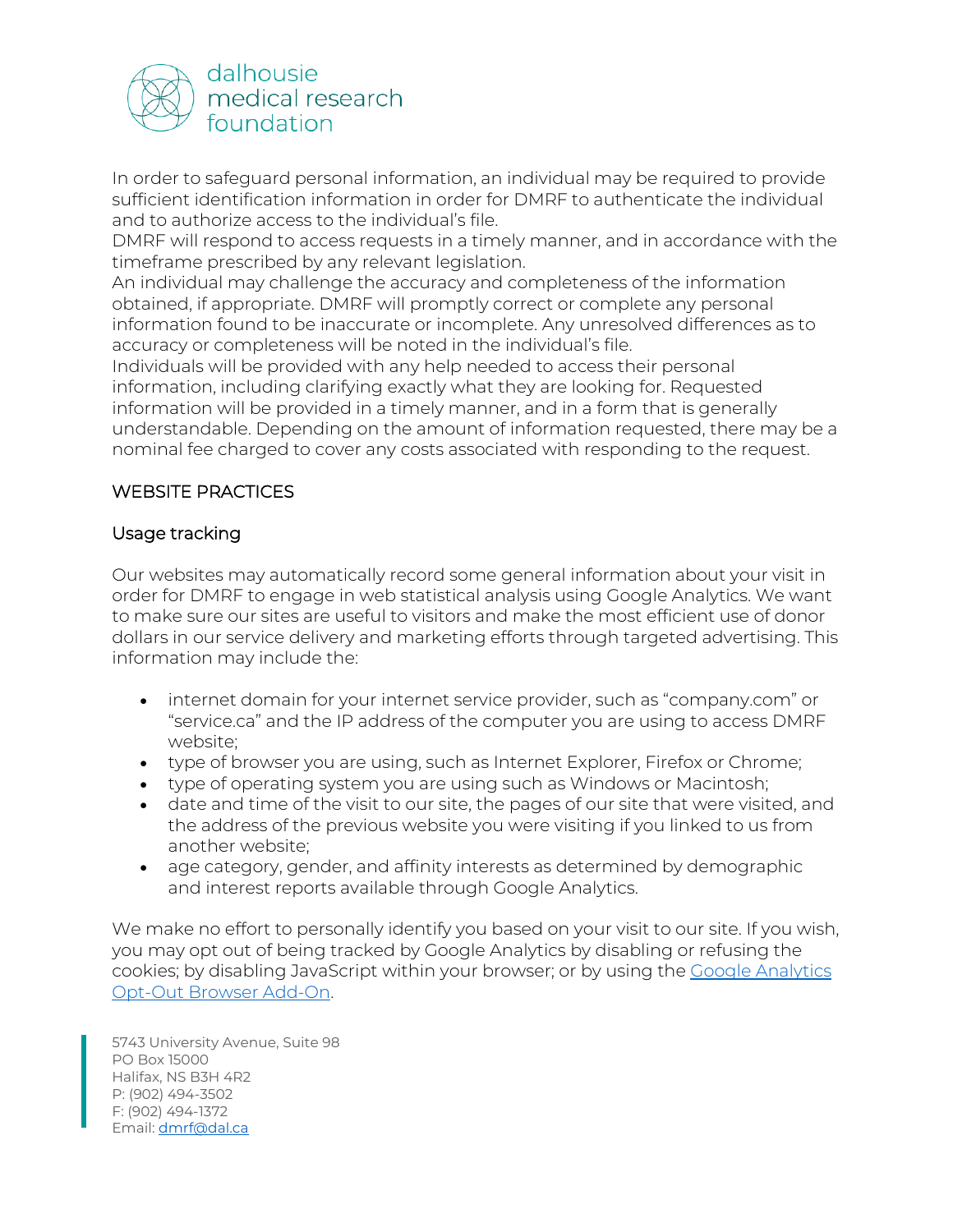

Data collected for web analytics purposes may be processed in any country where Google operates servers, and thus may be subject to the governing legislation of that country.

# **Cookies**

We also use "cookies" that identify you as a return visitor and which can help us tailor information to suit your individual preferences. A cookie is a small text file that a website can send to your browser, which may then store the cookie on your hard drive. The goal is to save you time next time you visit, provide you with a more meaningful visit, and measure website activity. Cookies in and of themselves cannot be used to reveal your identity. Many browsers, however, allow you to disable cookie collection if you wish, or inform you when a cookie is being stored on your hard drive.

## When you are not on DMRF sites

## External links

DMRF also provides links to other websites which we believe may be of interest to you. DMRF is not responsible for the privacy practices of these other sites. We encourage you to read the privacy statements of each and every website that requests personal information from you.

#### Third party social media

DMRF's use of social media serves as an extension of its presence on the internet. Social media account(s) are public and are not hosted on DMRF's servers. Users who choose to interact with DMRF via social media should read the terms of service and privacy policies of these third-party service providers and those of any applications used to access them.

Further information on privacy and your rights in regard to your personal information may be found on the website of the Privacy Commissioner of Canada at [www.priv.gc.ca.](http://www.priv.gc.ca/)

If you have any questions about this policy, DMRF's privacy practices, or would like to access your personal information, please contact our office:

Privacy Inquiry Dalhousie Medical Research Foundation 5743 University Ave, Suite 98 PO Box 15000